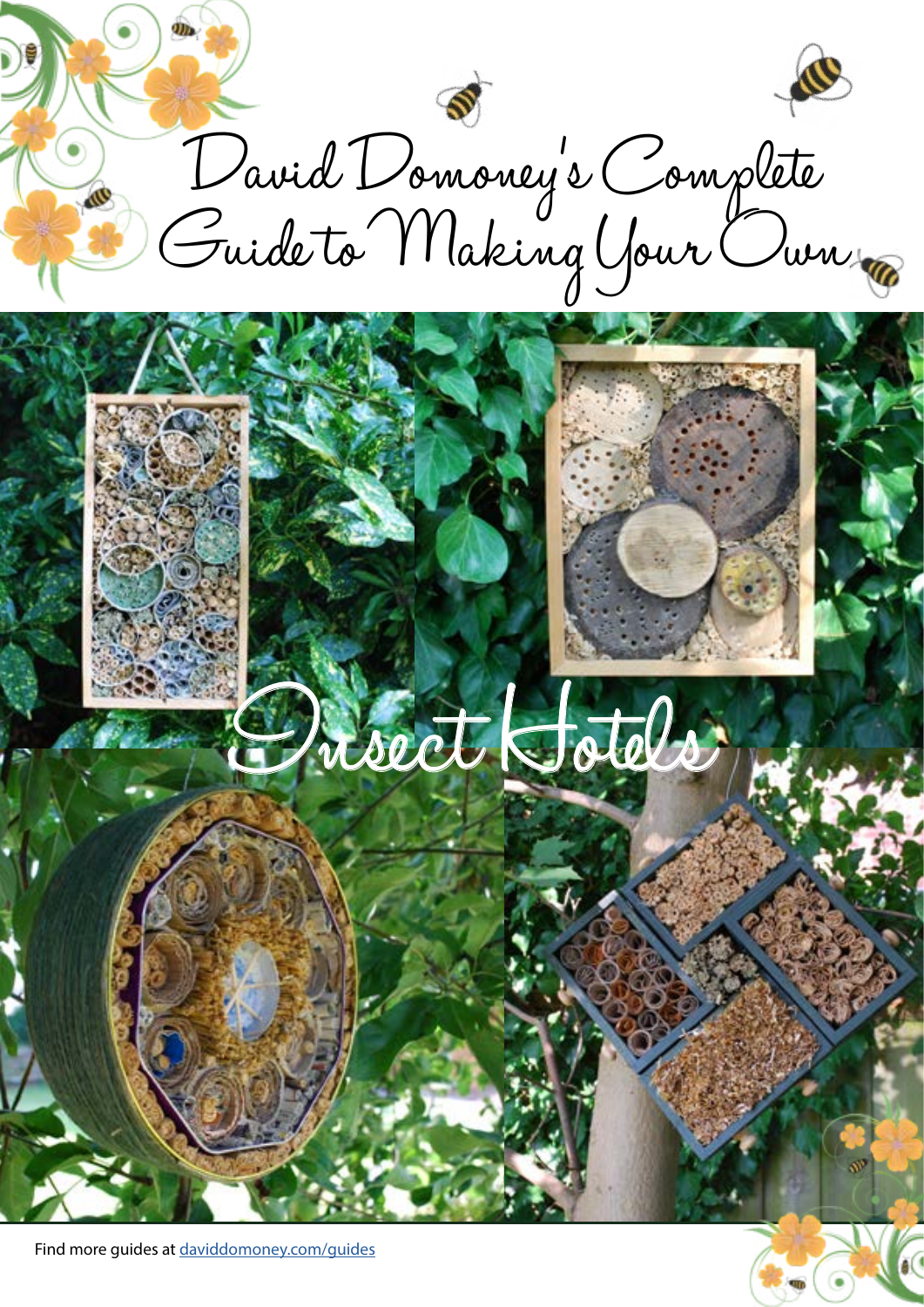



## What's in this guide?

*- What creatures use insect hotels*

- *How to build one, including:*
	- *Containers*

ŒБ

- *Filling and contents*
- *Assembling the hotel*
- *The right site*

*- What to do next*

Plus extra wildlife projects for everyone to enjoy

#### *Er, I don't want extra creepy crawlies in the garden, thanks!*

There's no need to be squeamish! They won't hurt you. Don't worry about them coming in the house – they will have a hotel in the garden.

Plus they help keep pest numbers down, and also attract birds which also eat slugs and snails too! It's a win-win situation.

Our gardens are home to a huge range of living creatures. It's estimated that the average garden could hold 2000 insect species!

They play a very important role in the garden: eating pests, pollinating plants, contributing to the ecosystem and attracting other wildlife like birds.

But their numbers are dropping around the world, thanks to pesticide use and the loss of their natural habitats.

So it's up to us gardeners to lend them a hand. After all, they help us out!

Make your garden a safe haven for them by building an insect hotel.

What are insect hatels?

The word 'hotel' is perhaps misleading because this isn't short-term accommodation – some insects can spend up to nine months living in them.

These structures replicate the natural habitats of insects, providing space to create a nest over the summer.

Then during winter, many species hibernate in the hotel, emerging in spring ready to help out in the garden!



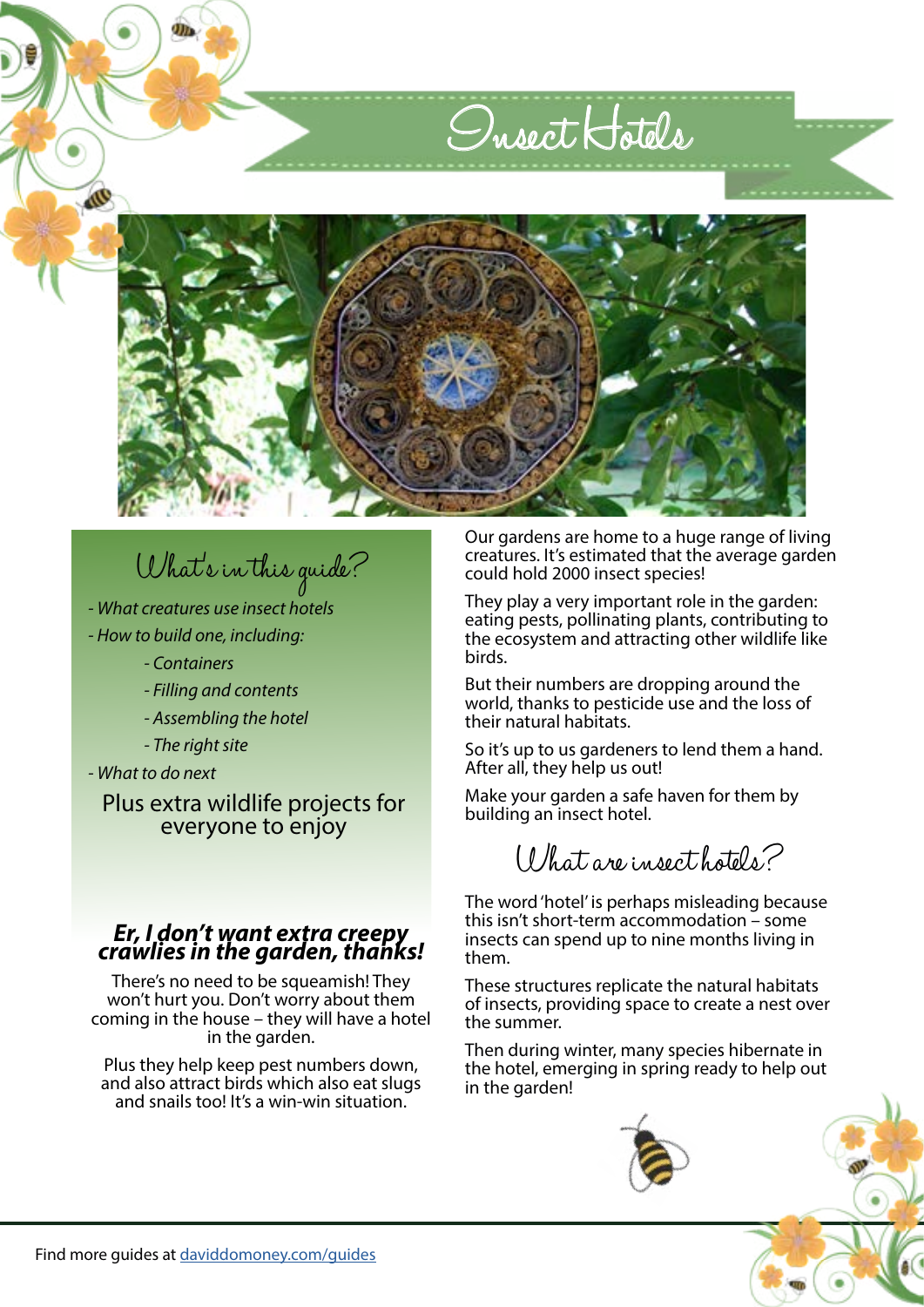# Who would use them?

Solitary Bees

ŒБ

Don't worry – these aren't lonely bees! 'Solitary' actually refers to their nesting habits rather than their lifestyles.

They do not live in hives or colonies like honeybees and bumblebees, so the females have to go out and find a safe nesting site.

There are over 200 species of solitary bee, and they do a great job pollinating the garden.

They are harmless and not aggressive. They rarely sting unless they get squashed, and they do not have painful stings like honeybees. They don't build honeycombs or swarm either.

Mason bees, mining bees and leaf-cutter bees are all types of solitary bee.

The species you have in your garden depend on where you live and what flowers you have nearby.

The most common varieties are red mason and the tawny mining bees.



How do they use the hotel?

Solitary bees need hollow tubes to make nests. The female bee fills the tube with a mass of pollen and lays the egg on that.

She then seals the entrance with a plug of mud or leaves. A long tube can hold several such cells.

Your insect hotel will be the bees' permanent home for nine months of its short life, as it develops from egg to larvae to fully-formed bee.







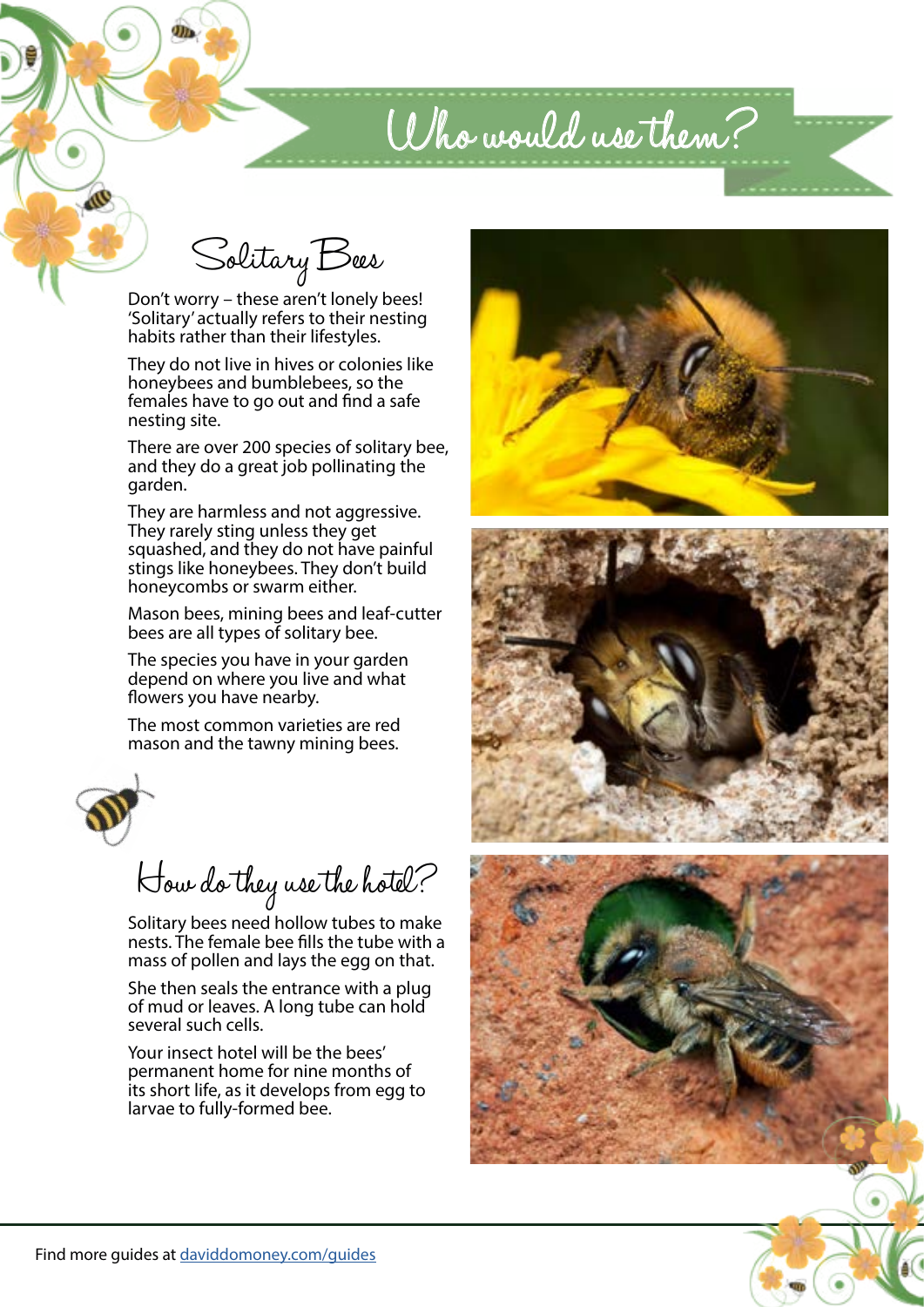Create a simple bee hotel using a few recycled household items.

Basic Bee Hotel

You Will Need

- A large, empty plastic drinks bottle
- A pair of secateurs and sharp scissors
- Some hollow bamboo canes
- **String**

ŒБ

Great for kids!

What to do

- 1. Cut the top and bottom off the bottle to make a casing
- 2. Punch two holes in the bottle halfway down
- 3. Push the string through both holes to make a loop outside the bottle. Tie both ends and pull taut so the knots sit just under the plastic
- 4. Cut the bamboo to the same length with the secateurs, so the canes sit just flush of the bottle. If it's very tough, use a small hacksaw to cut it
- 5. Slot the canes into your plastic tube. They need to be packed tightly so they don't fall out when you tip the hotel up
- 6. Hang your hotel in a sheltered, sunny spot in your garden. Make sure it is level





**Tip:** Stand the bottle on one end as you pack it!

That way the bamboo canes won't fall out the other side!



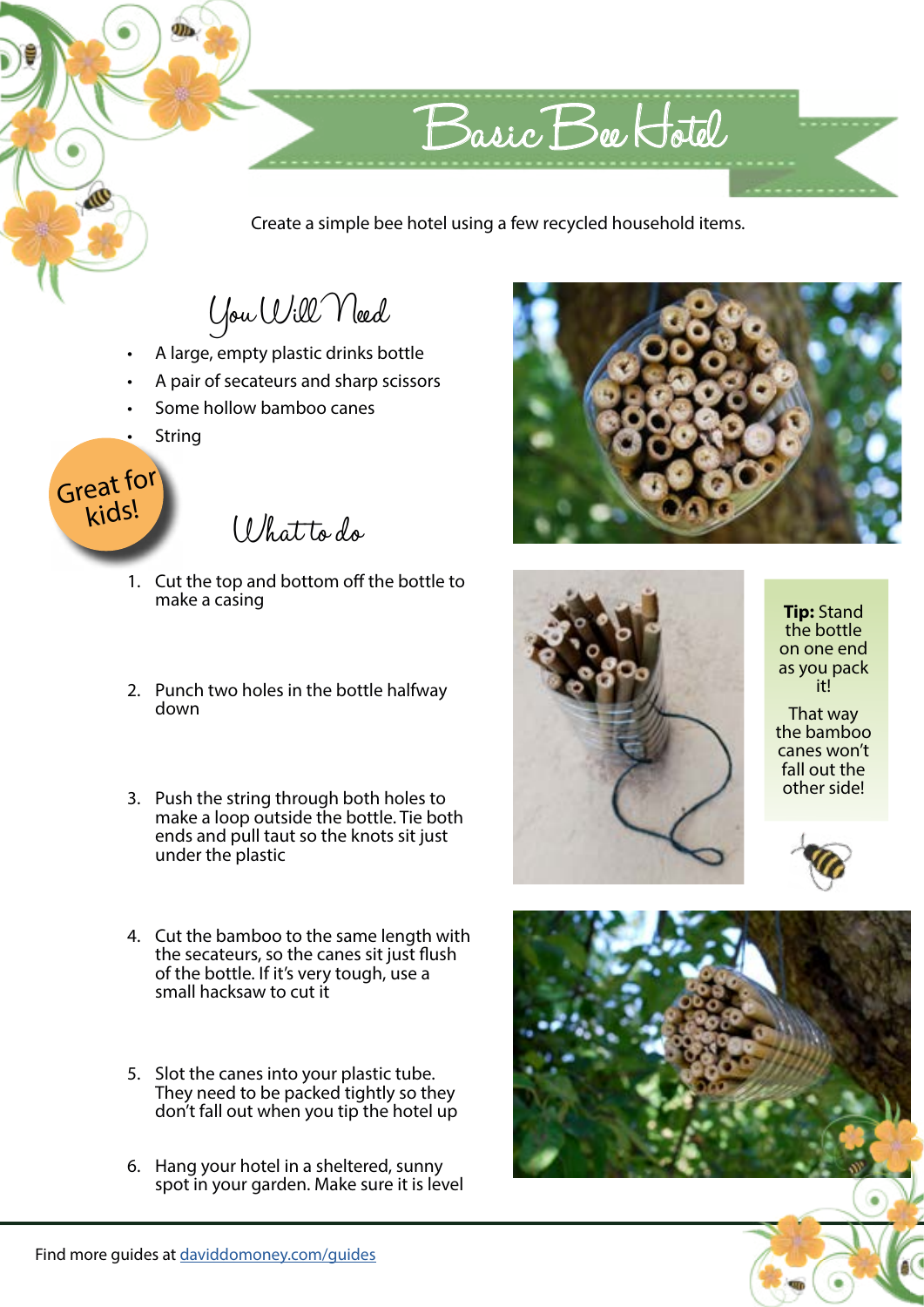## Who would use them?

Lacewings

ŒБ

Lacewings are delicate, bright green insects with almost transparent wings and long antennae.

There are 14 different species in Britain.

Lacewings and their larvae consume a huge number of aphids, so they are a great help in the garden.

Encourage them to visit by creating a place for them to nest.

They will reward you by controlling pests – without the need for chemical sprays!



Lacewing bottle hotel

Make a cheap-as-chips lacewing house for adults to hibernate and lay their eggs in.

You Will Need

- A plastic drinks bottle
- A pair of scissors
- Corrugated cardboard
- **String**

Cheap and easy!

What to do

- 1. Cut the bottom off a large plastic drinks bottle using a pair of secateurs or sharp scissors
- 2. Roll up a sheet of corrugated cardboard and slip it inside
- 3. Hang the bottle from its neck in a shrub or tree



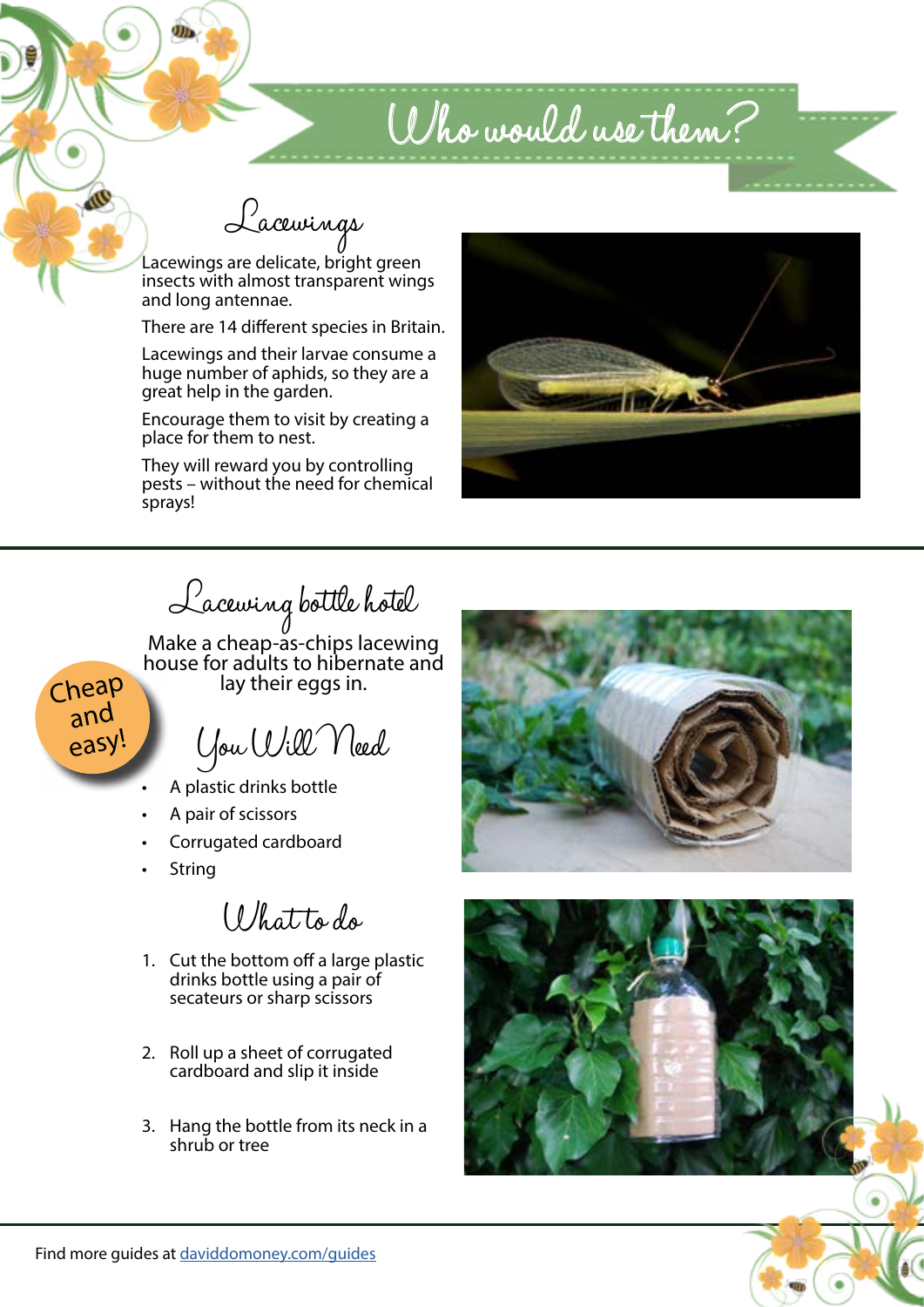# Who would use them?

Ladybirds

Ladybirds are probably the most loved member of the beetle family in Britain.

The two and seven-spotted are the most numerous and frequently-seen species.

Ladybirds and their larvae are also big aphid-eaters.

The adults are always looking for a safe place to lay their eggs, and they also hibernate over winter.





**Tip:** Press the pine cones into one another so the scales link and hold together.

You can also tie them together with string.

Pine cones

o)).

- Chicken wire
- **Scissors**
- **String**

What to do

- 1. Cut a length of chicken wire 50-80cm long
- 2. Make a pile of pine cones in the middle, and lift up the edges to make a bag around them
- 3. Fold in or cut out the excess
- 4. Tie the top of the bag together with string and hang the hotel in a sheltered spot in the garden



A huge range of insects is needed to keep your garden's ecosystem healthy and thriving. They help plants and other animals, and the loss of any species can have a huge impact on the rest of the system. Beetles, mayflies, hoverflies and spiders are just a few of the hundreds of bugs would live in the hotel!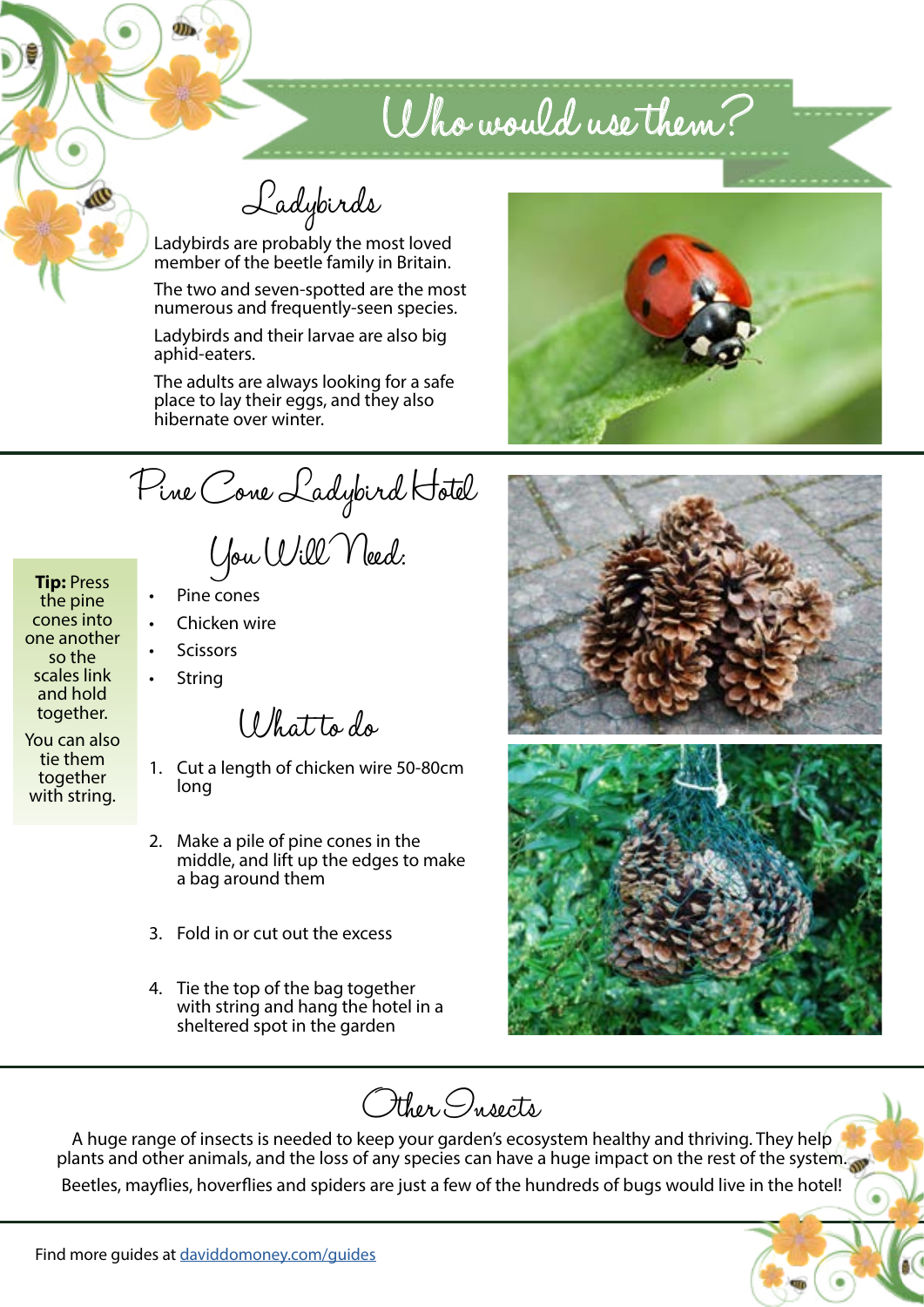Want to make something a little more advanced? Create five star accommodation for your garden critters.

How to build an insect hotel

P.S. I made these entirely out of recycled materials! Challenge yourself to do the same.

Choose your container STEP 1

m

This can be more or less anything openfronted – I've used a picture frame, a wine box and biscuit tins, as well as an old set of storage drawers.

I painted the storage drawers with fence treatment to protect the timber from water damage. I then took the drawers out and screwed them together to make another container.

Simple tubular containers include drinks bottles and large piping, but be sure to block off the back. It will turn into a wind tunnel otherwise, which is no good for tiny insects!

If you want something very aesthetic, have a think about shapes.

Try putting smaller containers inside larger ones to create compartments. Create curves and circles in the design too.

If you are going to make multiple hotels, take inspiration from the garden designers at the RHS Chelsea Flower Show.

Think about how the hotels will hang together, and create a theme to unify them.







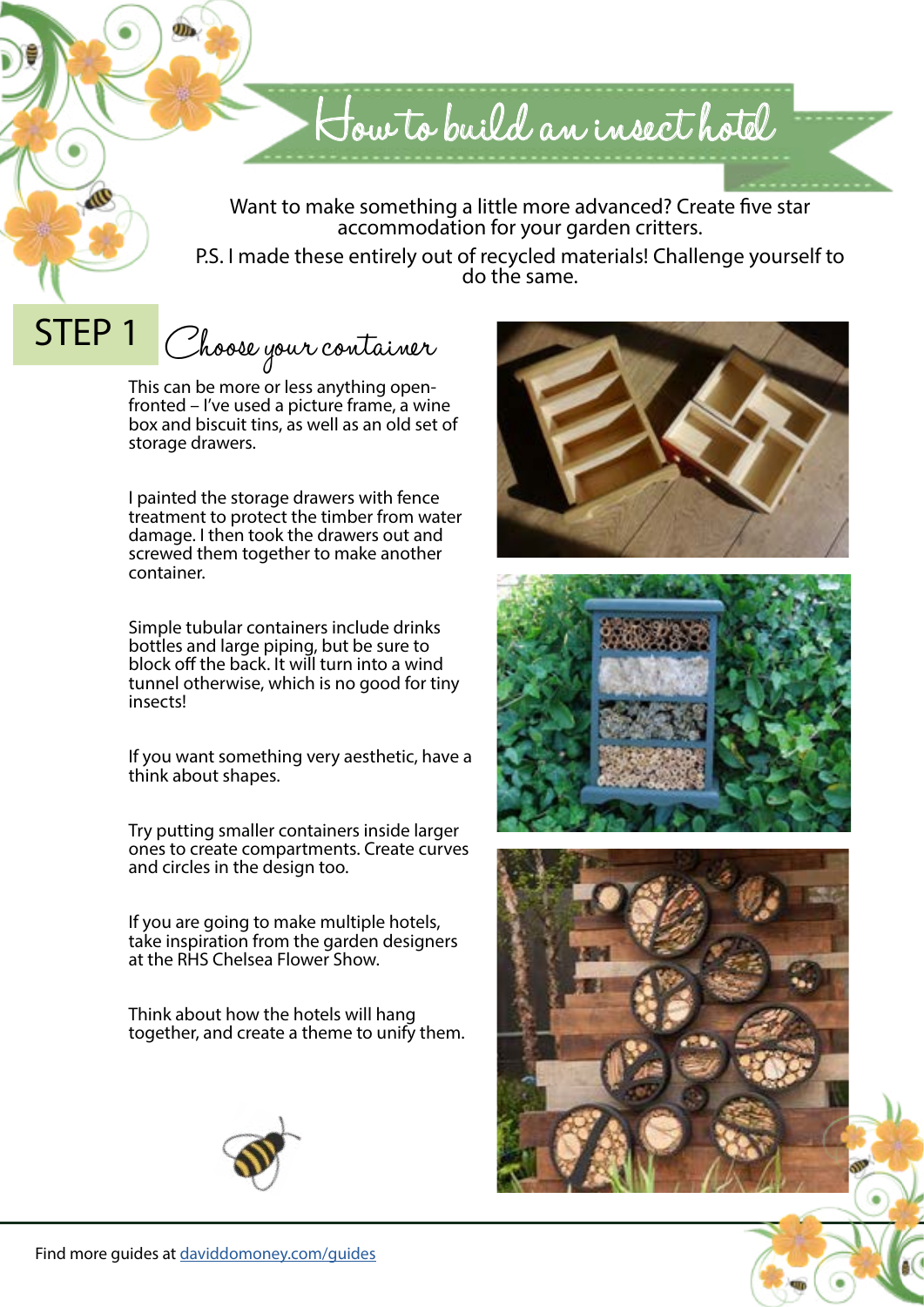### How to build an insect hotel

STEP 2

œ.

Choose your materials

It's best to use recycled materials. You'd be surprised what you can find lying around the garden.

Bamboo canes & plant stems

Chop up old hollow garden canes to create nesting tubes. Keep them to a similar length and make sure they don't have any splinters.

Plant stems are what many insects use in the natural environment. Chop up the hollow stems of shrubs and perennials.

Different diameters will suit different species, so aim for a good range of sizes.

Narrow tubes will be more popular than wider ones.





Drilled Logs

In the wild, many species of solitary bee nest in holes created by other insects in trees. You can replicate this with a log and a variety of drill bits.

Aim for a mix of diameters, between 2 and 8mm.

Drill in a slight upwards angle so the holes don't fill with rainwater. Make the hole quite deep but don't push all the way through the log, or you will create a wind tunnel.

Make sure you sand down the front, as splinters can catch on insects' delicate bodies and hurt them.

For added aesthetic, drill holes in patterns like swirls or stars – make your hotel attractive as well as functional!



A large number of insects make a home on the forest floor, under all the fallen leaves.

It's easy to replicate this with bunches of dry leaves pushed together.

Fix them in to the hotel with a piece of chicken wire, which leaves space for the insects to get in and out easily.

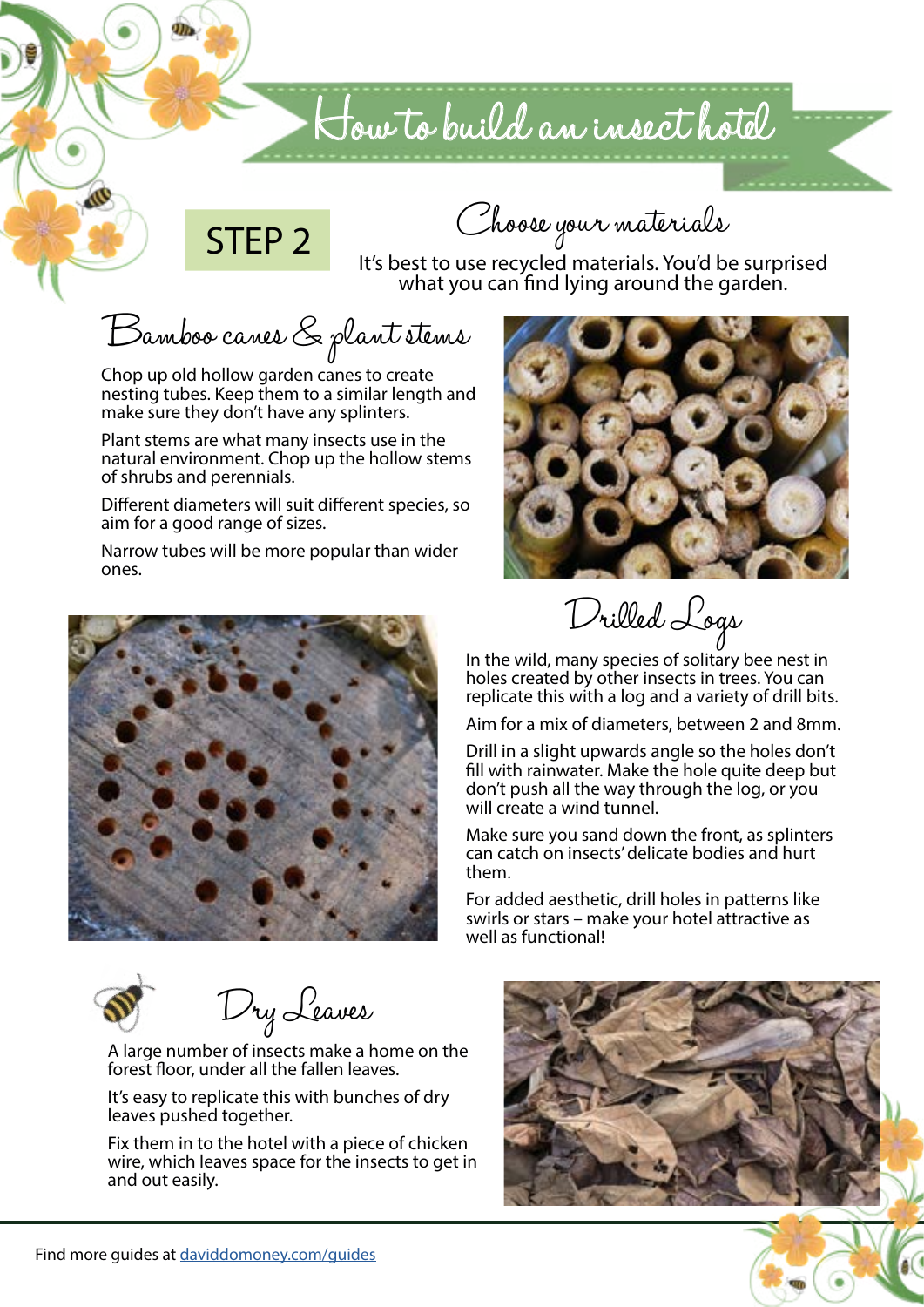### How to build an insect hotel

Pampas grass

oт

Love it or hate it, pampas grass is a great insect hotel filling. You can use every part of the plant to create different textures and cavity sizes.

The blades of pampas grass are fluted and will create small tunnels for insects.

Try bunching them together, but be aware that they will shrink as they dry out. Make sure you pack plenty into your space.

Seed head stems are also much easier to cut than bamboo and will create a range of hole sizes as you cut from the bottom to the top of the stem.

This will accommodate loads of different species.



**TIP:** Tie bunches of stems, straw or pampas leaves together with elastic bands (loom bands are perfect) to hold them still and help you cut them to size.



Straw and hay

This is great material for insulating hibernating insects against the winter cold. Aim to get hollow tubes of different lengths and widths together in one bunch.

If you want to fill a large space with it, create smaller bunches held together with elastic bands.

Straw also works when combined with other materials as a gap-filler.

Cardboard

The thick card from the middle of a roll of wrapping paper is perfect for making small tubes suitable for insects and solitary bees.

Have some fun creating some interesting shapes by folding the paper at the end before you roll it.

Newspaper rolls or toilet rolls are also an ideal filler. Or roll up a length of corrugated cardboard – the tiny tubes are ideal for little critters!

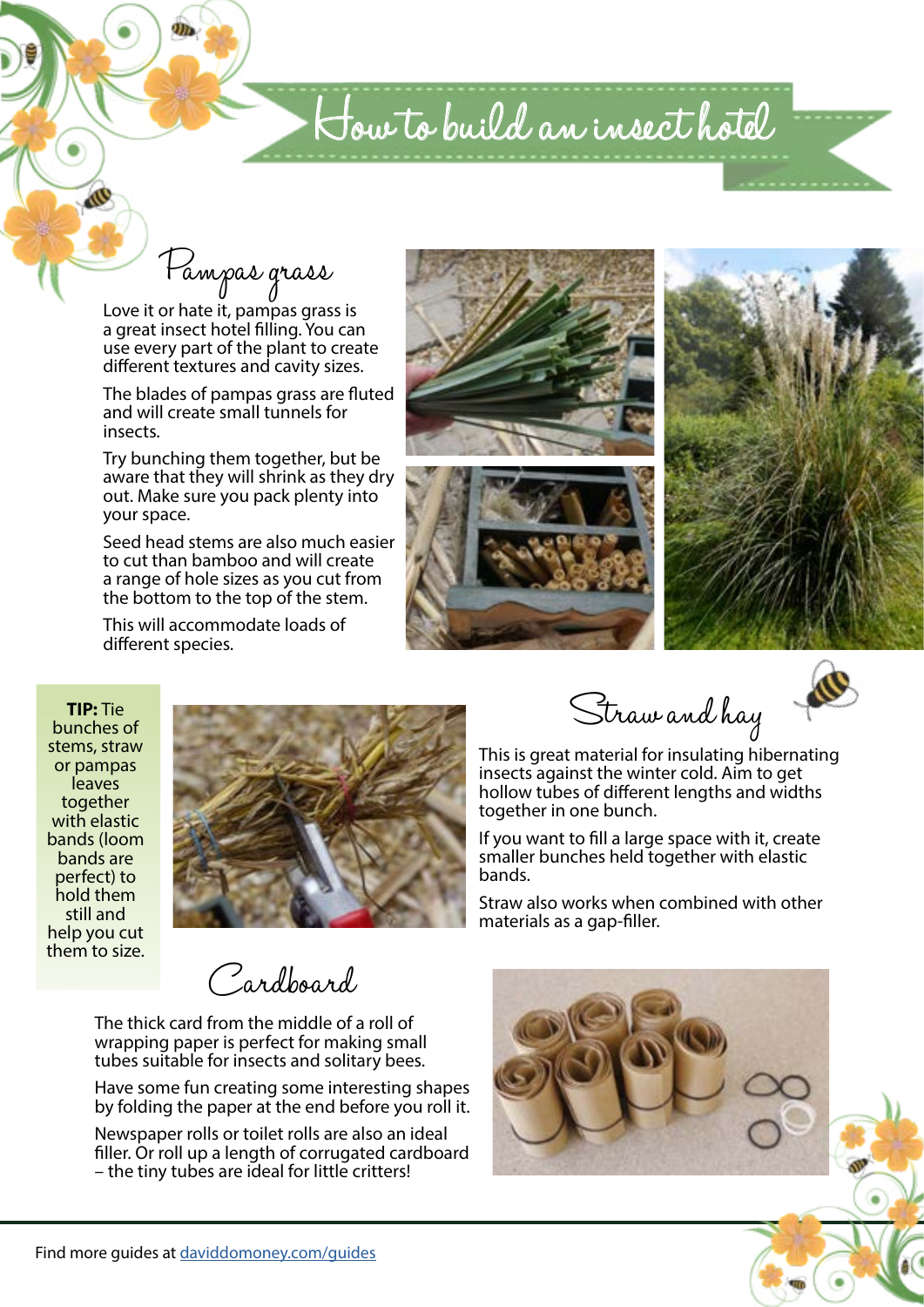How to build an insect hotel

STEP 3

ŒБ

Assemble the hotel

Once you've chosen your filling, now you need to put it all together! This is the fun part.

Think about the shapes before you start, and get any big bits like logs in first. You can fill gaps with smaller and more flexible materials later.

Choose one edge or corner to start, and begin slotting things in.

It's easiest to work methodically, starting from one end and working outwards.

Some materials may shrink as they dry out, such as pampas grass and plant stems, so pack them extra tight. You can always slot some more in later.

If you don't make it tight enough, parts may fall out when you hang it. But be careful not to crush the tubes of plant stems or insects won't be able to get inside!







STEP 4

Hang the hotel

Once your insect hotels are ready, you need to find the<br>right spot in the garden!

Hotels should be hung about 1.5m from the ground.

You can also fix them to walls and fences with nails or strapping, but please don't nail into trees – use straps instead.

The best site is somewhere sheltered and warm, usually in dappled shade.

Bees prefer a sunnier spot, but they won't want to be in hot, direct sun. They should also be sheltered from driving rain.



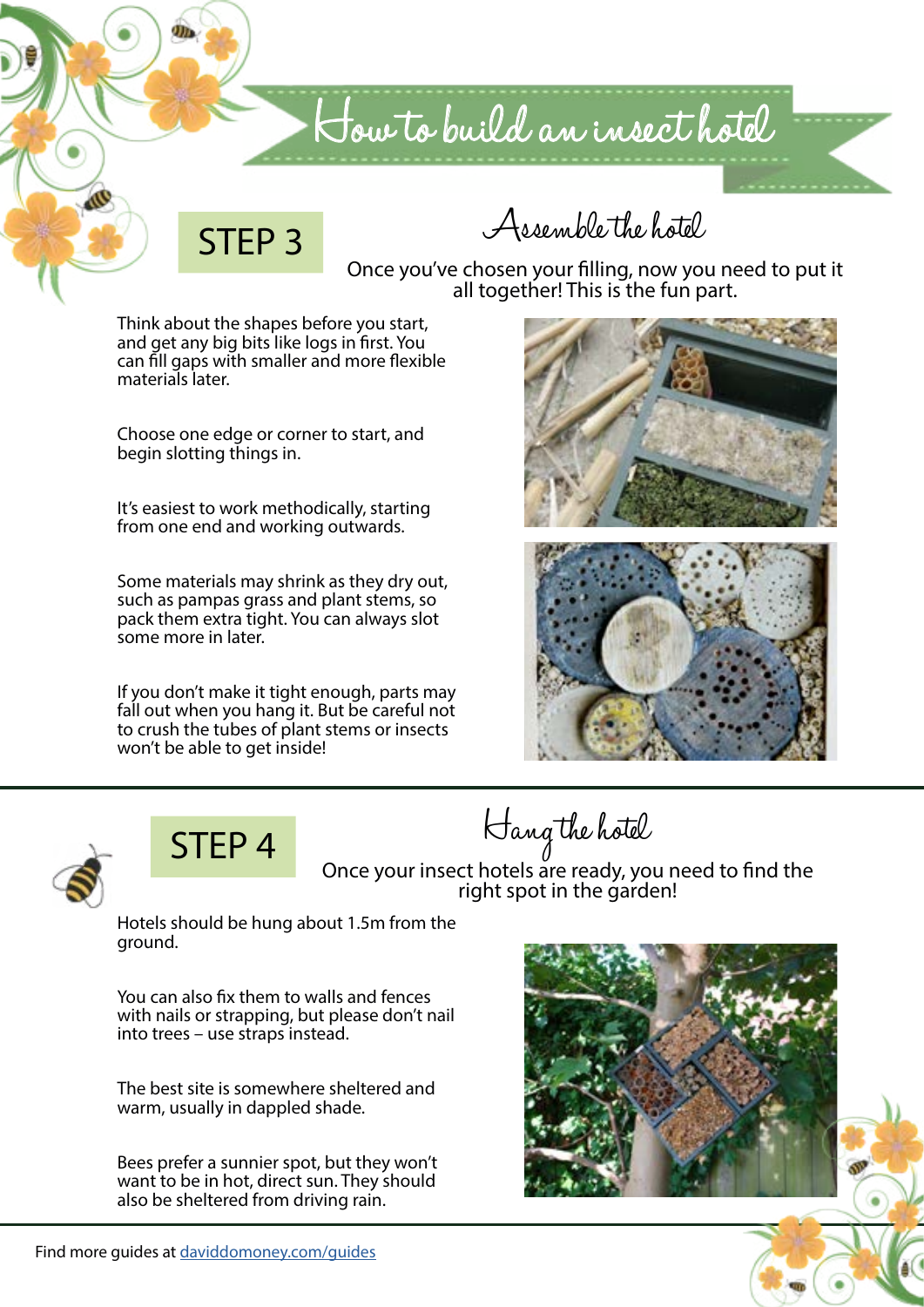What now?

Check for insects

Keep an eye out for visitors!

oт

Bees and other nesting insects will block up holes when they have laid their eggs, so watch for tubes and gaps plugged with mud and leaves.

A huge range of critters will use the hotels, so keep watching on a warm day to see a host of insect activity.

Protect from rain

It's also very important to protect the hotels from the worst of the winter weather.

Heavy rain will get into the wood and cause it to rot. It can also break down the mud walls that the bees have created to secure their eggs inside.

If your spot is not sheltered from the rain, move the hotels in late autumn or early winter to somewhere more protected.

#### **Don't bring the insect hotel inside your house over winter!**

The insects need to be kept cool because they are hibernating! Store it in a shed or under a ledge, and put it back in early spring.

You can also create a roof from spare wood, making sure the lip protects the front of the hotel.

Boware the birds

Some birds, such as woodpeckers, attack the blocked-up holes looking for insect larvae to eat.

Protect your inhabitants by covering the front of the hotels with chicken wire if you see a lot of birds around. It won't affect the insects coming and going!

**Attract more pollinating insects to your garden with pollen and nectarrich plants!** 

[Read my top 10 here.](http://bit.ly/1m5u6uo)